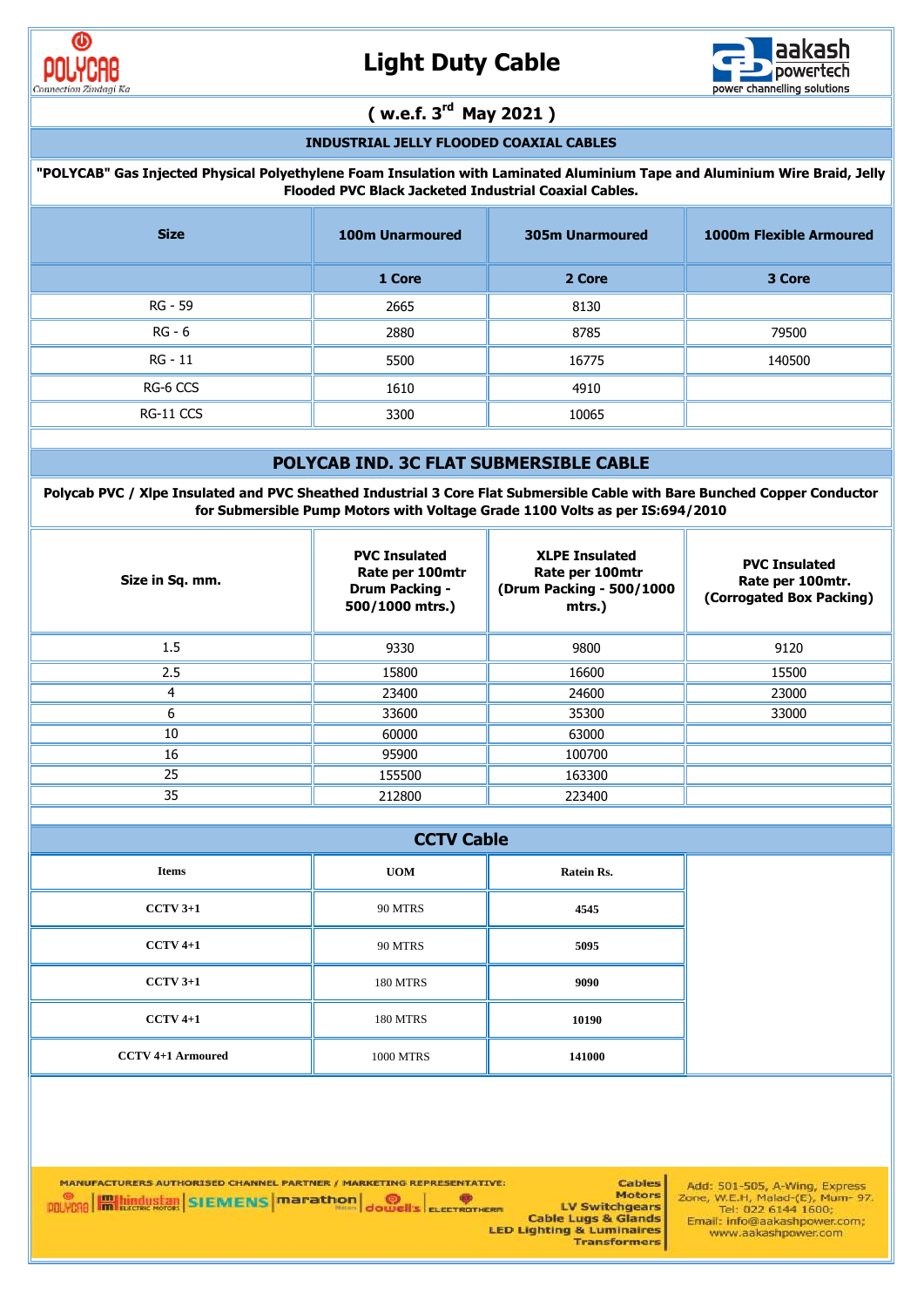



| ( w.e.f. $3^{\text{rd}}$ May 2021 )             |                  |        |  |  |  |  |  |  |
|-------------------------------------------------|------------------|--------|--|--|--|--|--|--|
| <b>LAN Cable</b>                                |                  |        |  |  |  |  |  |  |
| <b>UOM</b><br>Item<br>Ratein Rs.                |                  |        |  |  |  |  |  |  |
| CAT 5e UTP PVC                                  | <b>305 MTRS.</b> | 11685  |  |  |  |  |  |  |
| <b>CAT 5e UTP FR -PVC</b>                       | <b>305 MTRS.</b> | 11685  |  |  |  |  |  |  |
| <b>CAT 5e UTP LSZH</b>                          | <b>305 MTRS.</b> | 12270  |  |  |  |  |  |  |
| CAT 6 UTP PVC (Without Separator)               | 305 MTRS.        | 12475  |  |  |  |  |  |  |
| CAT 6 UTP PVC-FR (Without Separator)            | <b>305 MTRS.</b> | 12475  |  |  |  |  |  |  |
| CAT 6 UTP LSZH (Without Separator)              | <b>305 MTRS.</b> | 13280  |  |  |  |  |  |  |
| CAT 6 UTP PVC (With Separator)                  | <b>305 MTRS.</b> | 12665  |  |  |  |  |  |  |
| CAT 6 UTP PVC-FR ( With Separator )             | <b>305 MTRS.</b> | 12665  |  |  |  |  |  |  |
| CAT 6 UTP LSZH (With Separator)                 | <b>305 MTRS.</b> | 13570  |  |  |  |  |  |  |
| CAT 6 FTP FR PVC                                | <b>305 MTRS.</b> | 15295  |  |  |  |  |  |  |
| CAT 6A UTP PVC                                  | <b>305 MTRS.</b> | 15335  |  |  |  |  |  |  |
| CAT 6A UTP PVC-FR                               | <b>305 MTRS.</b> | 15335  |  |  |  |  |  |  |
| CAT 6A UTP LSZH                                 | <b>305 MTRS.</b> | 16215  |  |  |  |  |  |  |
| CAT 6 UTP DJ (PVC-PE)                           | <b>305 MTRS.</b> | 15340  |  |  |  |  |  |  |
| CAT 6 UTP DJ (PVC-PE) with Anti Rodent          | 305 MTRS.        | 15340  |  |  |  |  |  |  |
| CAT 6 UTP DJ (PVC-LSZH)                         | 305 MTRS.        | 15250  |  |  |  |  |  |  |
| CAT6 SFTP FR PVC                                | 305 MTRS.        | 27840  |  |  |  |  |  |  |
| CAT6 SFTP LSZH                                  | <b>305 MTRS.</b> | 28430  |  |  |  |  |  |  |
| CAT6 SFTP LSZH wire Armored                     | <b>305 MTRS.</b> | 49110  |  |  |  |  |  |  |
| CAT6A FTP FR PVC                                | 305 MTRS.        | 17025  |  |  |  |  |  |  |
| CAT6A FTP LSZH                                  | 305 MTRS.        | 17795  |  |  |  |  |  |  |
| CAT6 UTP-23 AWG, ECSS FR, ARM PE with Separator | 1000 MTRS.       | 80420  |  |  |  |  |  |  |
| CAT6 UTP- Armoured / Flexible Armoured          | 1000 MTRS.       | 105000 |  |  |  |  |  |  |
| CAT6 STP- Armoured / Flexible Armoured          | 1000 MTRS.       | 117500 |  |  |  |  |  |  |

MANUFACTURERS AUTHORISED CHANNEL PARTNER / MARKETING REPRESENTATIVE: POLYCAB **Hallingustab SIEMENS** Marathon dowells ELECTROTHER **LV Switchgears Cable Lugs & Glands LED Lighting & Luminaires** 

**Cables** Add: 501-505, A-Wing, Express **Motors** Zone, W.E.H, Malad-(E), Mum- 97. Tel: 022 6144 1600; Email: info@aakashpower.com; www.aakashpower.com **Transformers**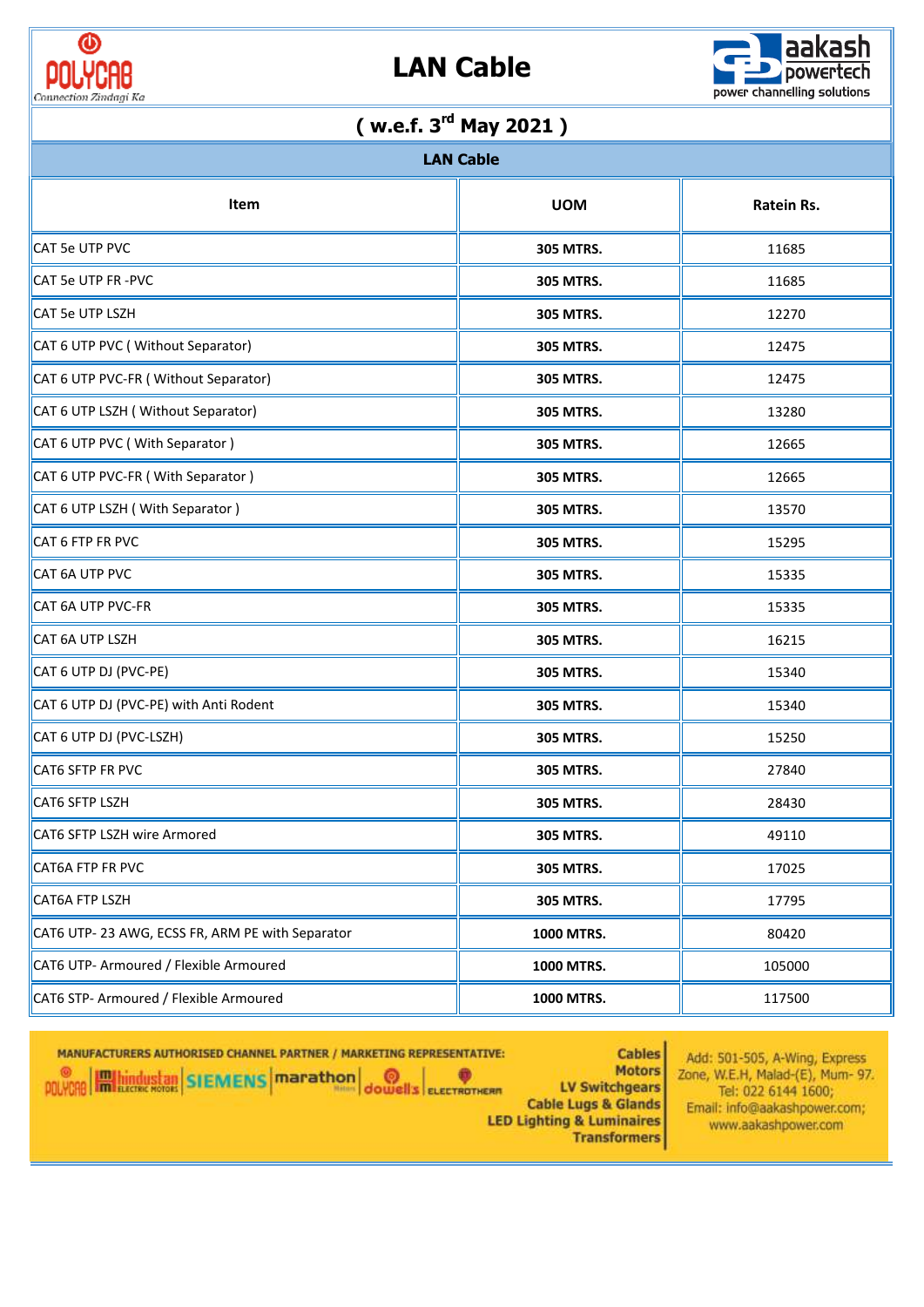

# **Light Duty Wire**



### **( w.e.f. 3rd May 2021 )**

**SINGLE CORE FLEXIBLE CABLES MULTI CORE FLEXIBLE CABLES**

**"POLYCAB" FR Insulated Single Core Unsheathed Industrial Flexible "POLYCAB" PVC Insulated and PVC Round Sheathed Multi Core Cable conforming to IS 694:2010 with Flexible Bright Annealed Copper Conductor for Voltage Grade 1100 Volts**

**Bright Annealed Bare Copper Conductor Heavy Duty Industrial Cables for Voltage Grade 1100 Volts as per IS: 694:2010**

| <b>Nominal</b>                                     | Number/Nom.                                | (Rate/100m)<br><b>Current</b>                |                       |                 |        |        |        |                            |        |        |
|----------------------------------------------------|--------------------------------------------|----------------------------------------------|-----------------------|-----------------|--------|--------|--------|----------------------------|--------|--------|
| <b>Area of</b><br><b>Conductor</b><br>$(sq$ mm $)$ | Dia of<br><b>Conductor</b><br>(No./dia mm) | <b>Carrying</b><br><b>Capacity</b><br>(Amps) | <b>Single</b><br>Core | <b>Packing</b>  | 2 Core | 3 Core | 4 Core | 2-4 Core<br><b>Packing</b> | 5 Core | 6 Core |
| 0.5                                                | 16/.2                                      | 5.                                           | 1030                  | 24              | 3090   | 4040   | 5070   | 5.                         | 7015   | 7450   |
| 0.75                                               | 24/2                                       | $\overline{8}$                               | 1490                  | $\overline{24}$ | 4140   | 5490   | 6910   | $\overline{5}$             | 9870   | 10500  |
|                                                    | 32/2                                       | 13                                           | 1955                  | 20              | 5070   | 6830   | 8735   | 5                          | 12700  | 13100  |
| 1.5                                                | 30/0.25                                    | 17                                           | 2835                  | 16              | 6815   | 9500   | 12400  | 5                          | 17800  | 18600  |
| 2.5                                                | 50/0.25                                    | 24                                           | 4560                  | 12              | 10800  | 15000  | 19700  | 4                          | 28200  | 29700  |
| 4                                                  | 56/.3                                      | 30                                           | 7015                  | 8               | 16300  | 22900  | 30000  |                            | 41900  | 45400  |
| 6                                                  | 84/3                                       | 38                                           | 10500                 | 6               | 23800  | 33700  | 44100  |                            | 61900  | 72700  |
| 10                                                 | 80/.4                                      | 52                                           | 18200                 |                 | 41900  | 57600  | 75000  |                            | 107100 | 127100 |
| 16                                                 | 126/.4                                     | 70                                           | 28300                 |                 | 69400  | 91000  | 118100 |                            | 172100 |        |
| 25                                                 | 196/.4                                     | 88                                           | 44300                 |                 | 107700 | 143500 | 189600 |                            | 270200 |        |
| 35                                                 | 276/0.4                                    | 110                                          | 61700                 |                 | 149300 | 201000 | 264500 |                            | 373800 |        |
| 50                                                 | 396/.4                                     | 145                                          | 87500                 |                 | 223800 | 288600 | 376800 |                            | 542900 |        |
| 70                                                 | 354/.5                                     | 215                                          | 127100                |                 | 297000 | 405600 | 535100 |                            | 749500 |        |
| 95                                                 | 484/.5                                     | 260                                          | 168200                |                 |        |        |        |                            |        |        |
| 120                                                | 608/05                                     | 305                                          | 215800                |                 |        |        |        |                            |        |        |
| 150                                                | 750/.5                                     | 355                                          | 267300                |                 |        |        |        |                            |        |        |
| 185                                                | 925/.5                                     | 415                                          | 330100                |                 |        |        |        |                            |        |        |
| 240                                                | 1210/.5                                    | 500                                          | 434000                |                 |        |        |        |                            |        |        |
| 300                                                | 1527/.5                                    | 585                                          | 554300                |                 |        |        |        |                            |        |        |
| 400                                                | 2036/.5                                    | 695                                          | 739200                |                 |        |        |        |                            |        |        |
| 500                                                |                                            |                                              | 946000                |                 |        |        |        |                            |        |        |
| 630                                                |                                            |                                              | 1192800               | $\mathbf{1}$    |        |        |        |                            |        |        |
| <b>FR Insulation:</b>                              |                                            | 5%                                           |                       |                 |        |        |        |                            |        |        |
| FRLSH / HR Insulation:                             |                                            | 10%                                          |                       |                 |        |        |        |                            |        |        |
| HFFR:                                              |                                            | 25%                                          |                       |                 |        |        |        |                            |        |        |

**"POLYCAB" PVC Insulated, PVC Round Sheathed Multi Core Industrial Flexible Cable conforming to IS 694:2010 with Flexible Bright Annealed Copper Conductor for Voltage Grade 1100 Volts**

| <b>Nominal</b><br>Area of        | Number/Nom.<br>Dia of            | <b>Current</b><br>Carrying | Rate Per 100 Mtrs. Coil |        |         |         |         |         |         |         |
|----------------------------------|----------------------------------|----------------------------|-------------------------|--------|---------|---------|---------|---------|---------|---------|
| <b>Conductor</b><br>$(sq$ mm $)$ | <b>Conductor</b><br>(No./dia mm) | <b>Capacity</b><br>(Amps)  | 7 Core                  | 8 Core | 10 Core | 12 Core | 14 Core | 16 Core | 19 Core | 24 Core |
| 0.5                              | 16/2                             |                            | 8660                    | 10200  | 12300   | 14400   | 16900   | 19100   | 22200   | 30100   |
| 0.75                             | 24/.2                            |                            | 12000                   | 14100  | 17400   | 20600   | 23800   | 27200   | 31800   | 42700   |
|                                  | 32/.2                            | 13                         | 15100                   | 17800  | 22000   | 26100   | 30200   | 34500   | 40800   | 55600   |
| 1.5                              | 30/.25                           | 17                         | 21600                   | 25700  | 30600   | 36300   | 42500   | 48300   | 57000   | 76300   |
| 2.5                              | 50/.25                           | 24                         | 34400                   | 41100  | 49000   | 58700   | 68300   | 77800   | 91200   | 124300  |
|                                  | 56/3                             | 30                         | 52400                   | 62400  |         |         |         |         |         |         |
| h                                | 84/.03                           | 37                         |                         |        |         |         |         |         |         |         |

**"POLYCAB" Multi Strand Bare Copper conductor XLPE insulated PVC Sheathed Cables**

| <b>Nominal Area</b> | <b>No/Dia of Strands</b> | <b>Current rating</b><br>in Air at 40°C | <b>Cu Conductor Unarmoured</b><br><b>Cables</b> | <b>Cu Conductor Aluminium</b><br><b>Armouring Cables</b> |
|---------------------|--------------------------|-----------------------------------------|-------------------------------------------------|----------------------------------------------------------|
| mm <sup>2</sup>     | No/mm                    |                                         | <b>Rs (Rate / 100M)</b>                         | <b>Rs (Rate / 100M)</b>                                  |
| 6                   | 84/0.3                   | 55                                      | 14700                                           | 20200                                                    |
| 10                  | 80/0.4                   | 75                                      | 24700                                           | 34200                                                    |
| 16                  | 126/0.4                  | 103                                     | 36400                                           | 42600                                                    |
| 25                  | 196/0.4                  | 126                                     | 58100                                           | 65300                                                    |
| $\overline{35}$     | 276/0.4                  | 152                                     | 79300                                           | 87800                                                    |
| 50                  | 396/0.4                  | 189                                     | 110500                                          | 122000                                                   |
| 70                  | 354/0.5                  | 240                                     | 152100                                          | 167700                                                   |
| 95                  | 484/0.5                  | 297                                     | 206500                                          | 215500                                                   |
| 120                 | 608/0.5                  | 346                                     | 261000                                          | 272500                                                   |
| 150                 | 750/0.5                  | 390                                     | 326100                                          | 340700                                                   |
| 185                 | 925/0.5                  | 460                                     | 397800                                          | 410600                                                   |
| 240                 | 1210/0.5                 | 552                                     | 517100                                          | 541200                                                   |
| 300                 | 1527/0.5                 | 640                                     | 644500                                          | 680900                                                   |
| 400                 | 2036/0.5                 | 753                                     | 859800                                          | 902400                                                   |

MANUFACTURERS AUTHORISED CHANNEL PARTNER / MARKETING REPRESENTATIVE: **POLYCAO Hall hindustan** SIEMENS **marathon** dowells electronican

Add: 501-505, A-Wing, Express<br>Zone, W.E.H, Malad-(E), Mum- 97.<br>Tel: 022 6144 1600;<br>Email: info@aakashpower.com; Cables **Motors** www.aakashpower.com

Motors<br>ERIC LU Switchgears<br>Cable Lugs & Glands<br>LED Lighting & Luminaires<br>Transformers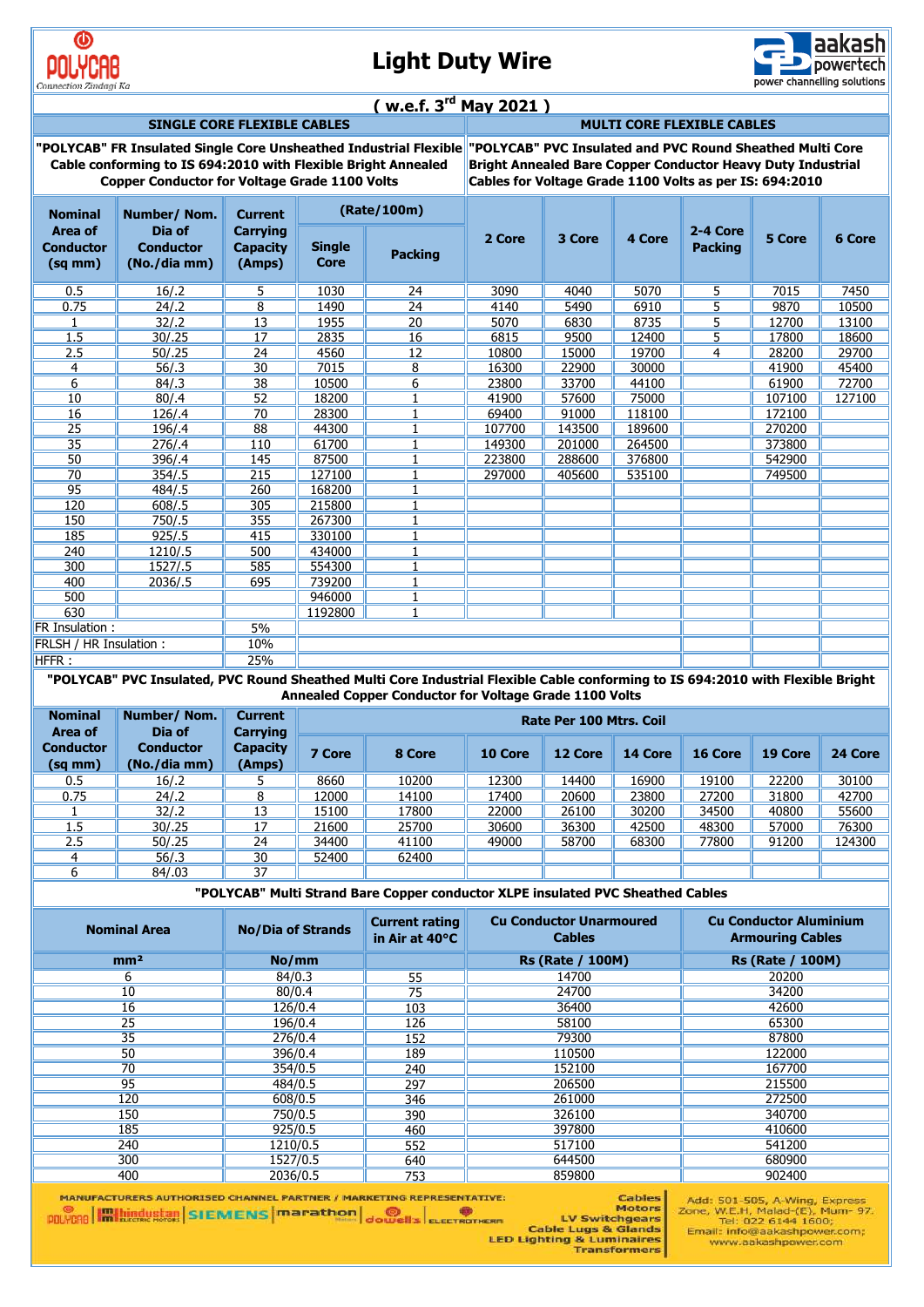

# **Light Duty Wire**



### **( w.e.f. 3rd May 2021 )**

**"POLYCAB" FRLS Insulated Single Core Unsheathed Industrial Flexible Cable conforming to IS 694:2010 with Flexible Bright Annealed Copper Conductor for Voltage Grade 1100 Volts**

**"POLYCAB" PVC Insulated and FRLS Round Sheathed Multi Core Bright Annealed Bare Copper Conductor Heavy Duty Industrial Cables for Voltage Grade 1100 Volts as per IS: 694:2010**

| <b>Nominal Area</b><br>of Conductor<br>$(sq$ mm $)$ | Number/Nom.<br>Dia of<br><b>Conductor</b><br>(No./dia mm) | <b>Current</b><br><b>Carrying</b><br><b>Capacity</b><br>(Amps) | <b>Single</b><br><b>Core</b><br>(Rate/1 | <b>Packing</b> | (Rate/100m) |         |         |                         |        |        |
|-----------------------------------------------------|-----------------------------------------------------------|----------------------------------------------------------------|-----------------------------------------|----------------|-------------|---------|---------|-------------------------|--------|--------|
|                                                     | 1 Core                                                    | 2 Core                                                         | 00 <sub>m</sub>                         |                | 2 Core      | 3 Core  | 4 Core  | $2 - 4$<br><b>Caore</b> | 5 Core | 6 Core |
| 0.5                                                 | 16/.2                                                     | 5                                                              | 1065                                    | 24             | 3325        | 4345    | 5450    | 5                       | 7540   | 8000   |
| 0.75                                                | 24/2                                                      | 8                                                              | 1540                                    | 24             | 4450        | 5900    | 7430    | 5                       | 10600  | 11300  |
| 1                                                   | 32/12                                                     | 13                                                             | 2025                                    | 20             | 5450        | 7345    | 9400    | 5                       | 13700  | 14100  |
| 1.5                                                 | 30/.25                                                    | 17                                                             | 2935                                    | 16             | 7150        | 10000   | 13000   | 5                       | 18700  | 19500  |
| 2.5                                                 | 50/.25                                                    | 24                                                             | 4720                                    | 12             | 11300       | 15800   | 20700   | 4                       | 29600  | 31200  |
| 4                                                   | 56/.3                                                     | 30                                                             | 7260                                    | 8              | 17100       | 24000   | 31500   |                         | 44000  | 47700  |
| 6                                                   | 84/.3                                                     | 38                                                             | 10900                                   | 6              | 25000       | 35400   | 46300   |                         | 65000  | 76300  |
| 10                                                  | 80/.4                                                     | 52                                                             | 18800                                   | 1              | 44000       | 60500   | 78800   |                         | 112500 | 133500 |
| 16                                                  | 126/.4                                                    | 70                                                             | 29300                                   | 1              | 72900       | 95600   | 124000  |                         | 180700 |        |
| 25                                                  | 196/.4                                                    | 88                                                             | 45900                                   | 1              | 113100      | 150700  | 199100  |                         | 283700 |        |
| 35                                                  | 276/0.4                                                   | 110                                                            | 63900                                   | 1              | 156800      | 211100  | 277700  |                         | 392500 |        |
| 50                                                  | 396/.4                                                    | 145                                                            | 90600                                   | 1              | 235000      | 303000  | 395600  |                         | 570000 |        |
| 70                                                  | 354/.5                                                    | 215                                                            | 131500                                  | 1              | 311900      | 425900  | 561900  |                         | 787000 |        |
| 95                                                  | 484/.5                                                    | 260                                                            | 174100                                  | 1              |             | 562100  | 743400  |                         |        |        |
| 120                                                 | 608/05                                                    | 305                                                            | 223400                                  | $\mathbf{1}$   |             | 751300  | 970700  |                         |        |        |
| 150                                                 | 750/0.5                                                   | 355                                                            | 276700                                  | $\mathbf{1}$   |             | 984800  | 1298800 |                         |        |        |
| 185                                                 | 925/0.5                                                   | 415                                                            | 341700                                  | $\mathbf{1}$   |             | 1185000 | 1571300 |                         |        |        |
| 240                                                 | 1210/.5                                                   | 500                                                            | 449200                                  | 1              |             | 1562500 | 2068000 |                         |        |        |
| 300                                                 | 1527/.5                                                   | 585                                                            | 573700                                  | 1              |             | 1943500 | 2461800 |                         |        |        |
| 400                                                 | 2036/.5                                                   | 695                                                            | 765100                                  | $\mathbf{1}$   |             | 2591300 | 3250000 |                         |        |        |
| 500                                                 |                                                           |                                                                | 979100                                  | $\mathbf{1}$   |             |         |         |                         |        |        |
| 630                                                 |                                                           |                                                                | 1234500                                 | $\mathbf{1}$   |             |         |         |                         |        |        |

 **Polycab PVC Insulated, FRLS Round Sheathed Multi Core Industrial Flexible Cable conforming to IS 694:2010 with Flexible Bright Annealed Copper Conductor for Voltage Grade 1100 Volts** 

| Number/Nom.<br><b>Nominal Area</b> |                                            | <b>Current</b>                | Rate Per 100 Mtrs. Coil |        |         |         | Rate Per 100 Mtrs. Coil |         |         |         |
|------------------------------------|--------------------------------------------|-------------------------------|-------------------------|--------|---------|---------|-------------------------|---------|---------|---------|
| of Conductor<br>(sq mm)            | Dia of<br><b>Conductor</b><br>(No./dia mm) | Carryig<br>Capacity<br>(Amps) | 7 Core                  | 8 Core | 10 Core | 12 Core | 14 Core                 | 16 Core | 19 Core | 24 Core |
| 0.5                                | 16/.2                                      | 5.                            | 9300                    | 11000  | 13200   | 15500   | 18200                   | 20500   | 23900   | 32400   |
| 0.75                               | 24/2                                       | 8                             | 12900                   | 15200  | 18700   | 22100   | 25600                   | 29200   | 34200   | 45900   |
|                                    | 32/.2                                      | 13                            | 16200                   | 19100  | 23700   | 28100   | 32500                   | 37100   | 43900   | 59800   |
| 1.5                                | 30/.25                                     | 17                            | 22700                   | 27000  | 32100   | 38100   | 44600                   | 50700   | 59900   | 80100   |
| 2.5                                | 50/.25                                     | 24                            | 36100                   | 43200  | 51500   | 61600   | 71700                   | 81700   | 95800   | 130500  |
| 4                                  | 56/.3                                      | 30                            | 55000                   | 65500  |         |         |                         |         |         |         |
| 6                                  | 84/0.3                                     | 37                            |                         |        |         |         |                         |         |         |         |

MANUFACTURERS AUTHORISED CHANNEL PARTNER / MARKETING REPRESENTATIVE: **POLYCRO Hallingustan** SIEMENS **marathon ODELS** ELECTROTHERM

**Cables Motors LV Switchgears Cable Lugs & Glands LED Lighting & Luminaires** 

**Transforme** 

Add: 501-505, A-Wing, Express<br>Zone, W.E.H, Malad-(E), Mum- 97. Tel: 022 6144 1600; Email: info@aakashpower.com; www.aakashpower.com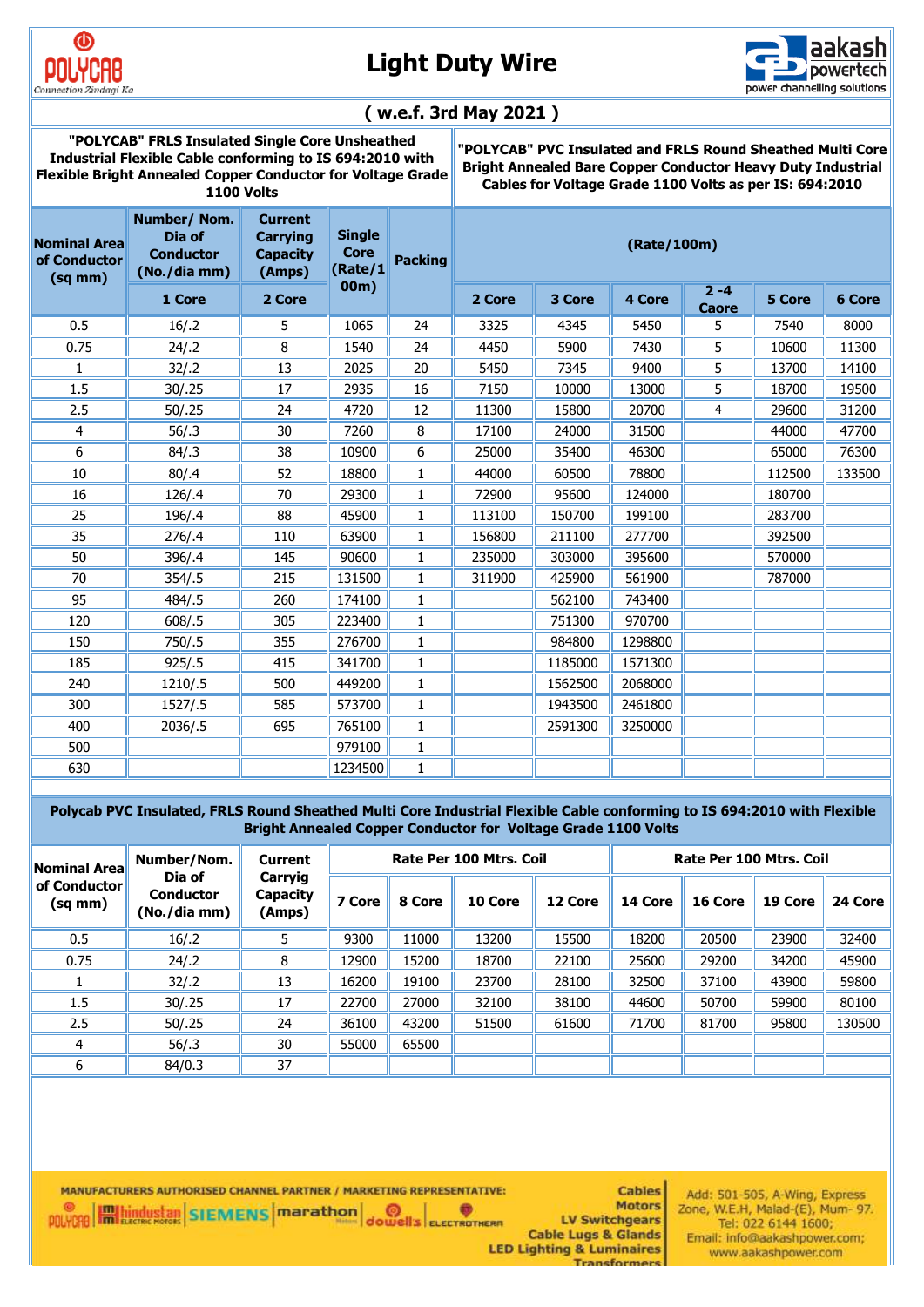

# **Solar & BMS Cable**



# **( w.e.f. 3rd May 2021 ) SOLAR WIRES / CABLES Flexible Tinned Copper Conductor Flexible Tinned Copper Conductor**

**/ Cross Linkable (E Beam) LSZH Insulation / Cross Linkable (E Beam) LSZH Sheathed Solar Cable as per EN 50618**

**Single Core Multistrand, Cross Linked, Zero Halogen Low Smoke Sheathing, Heat Resistant upto 120<sup>o</sup> C and UV Resistant Solar** 

**Flexible Tinned Copper Conductor Multistrand XLPE / PVC Insulated & UV Stabalized PVC Sheathed Single Core Solar Cable**

**Cables**

| ble: |
|------|
|------|

| Size in Sq. mm. | Rate Per 100 m | Size in Sq. mm. | Rate Per 100 m | Size in Sq. mm. | Rate Per 100 m |
|-----------------|----------------|-----------------|----------------|-----------------|----------------|
| 4               | 8000           | 4               | 7500           | 4               | 7300           |
| 6               | 11400          | 6               | 10900          | 6               | 10700          |
| 10              | 20700          | 10              | 20200          | 10              | 19800          |
| 16              | 32100          | 16              | 31400          | 16              | 29600          |
| 25              | 51500          | 25              | 50300          | 25              | 48000          |
| 35              | 77200          | 35              | 72500          | 35              | 65500          |
| 50              | 110300         | 50              | 103500         | 50              | 93500          |
| 70              | 154400         | 70              |                |                 |                |
| 95              | 209600         | 95              |                |                 |                |
| 120             | 264800         | 120             |                |                 |                |
| 150             | 330900         | 150             |                |                 |                |
| 185             | 408200         | 185             |                |                 |                |
| 240             | 529500         | 240             |                |                 |                |
| 300             | 661900         | 300             |                |                 |                |

### **Building Management System Cable (BMS)**

**Flexible Bare Copper Conductor, PVC Insulated, Cross Laid Up, Overall Aluminium Mylar Tape Shielded along with ATC Drain Wire PVC Outer Sheath BMS Cables (Rate/100m)**

| <b>Cores</b> | $0.5$ sq mm<br>(16/.2) | $0.75$ sq mm<br>(24/.2) | $1.0$ sq mm<br>(32/.2) | $1.5$ sq mm<br>(30/.25) | $2.5$ sq mm<br>(50/.25) |
|--------------|------------------------|-------------------------|------------------------|-------------------------|-------------------------|
| 2            | 6000                   | 7250                    | 8100                   | 10400                   | 16000                   |
| 3            | 7500                   | 9500                    | 10800                  | 14100                   | 22200                   |
| 4            | 9100                   | 11800                   | 13500                  | 18000                   | 28800                   |
| 5            | 11000                  | 14500                   | 16800                  | 21800                   | 35300                   |
| 6            | 12800                  | 17000                   | 19800                  | 26300                   | 42500                   |
| 7            | 14300                  | 18800                   | 22500                  | 30000                   | 50000                   |
| 8            | 16300                  | 21800                   | 25500                  | 34000                   | 56000                   |
| 10           | 20000                  | 26300                   | 31300                  | 42500                   | 69400                   |
| 12           | 23300                  | 31300                   | 36500                  | 50000                   | 82000                   |
| 14           | 26500                  | 36300                   | 42500                  | 57500                   | 94900                   |
| 16           | 30000                  | 40300                   | 47800                  | 66300                   | 111300                  |
| 19           | 35000                  | 47500                   | 55500                  | 77500                   | 129100                  |
| 24           | 44000                  | 60000                   | 70000                  | 97500                   | 161600                  |
|              |                        |                         |                        |                         |                         |

**OOUTER** 

MANUFACTURERS AUTHORISED CHANNEL PARTNER / MARKETING REPRESENTATIVE: **POLYCRE METHODS STATE IN THE POLYCRE IN THE POLYCRE** 

**Cables Motors** LV Switchgears **Cable Lugs & Glands LED Lighting & Luminaires Transformers** 

Add: 501-505, A-Wing, Express Zone, W.E.H, Malad-(E), Mum- 97. Tel: 022 6144 1600; Email: info@aakashpower.com; www.aakashpower.com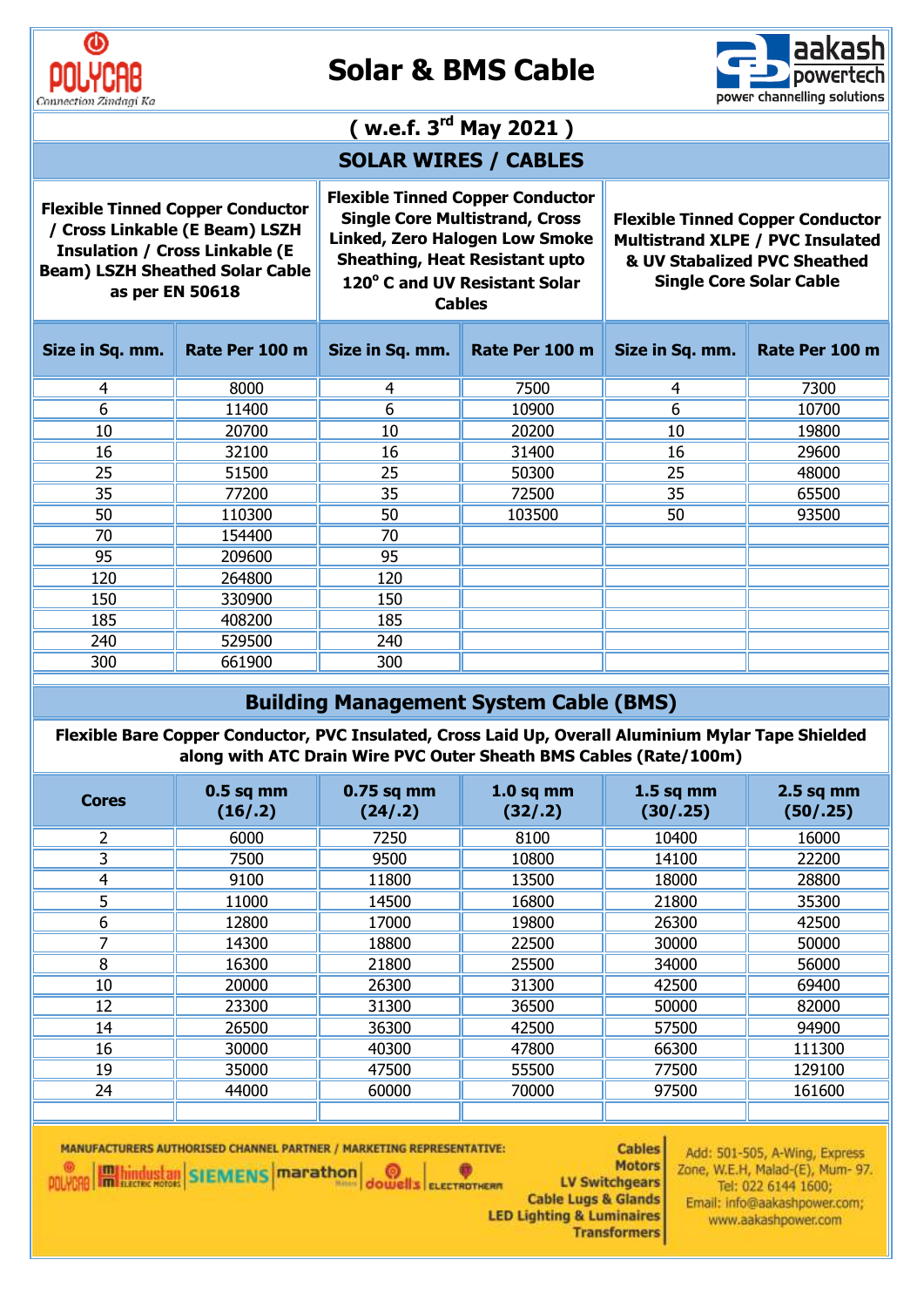



# **( w.e.f. 3rd May 2021 )**

### **INDUSTRIAL BRAIDED CABLES (Rate / 100 M)**

**Polycab Annealed Bare Cu Flexible Conductor PVC Insulated, Tinned Cu Braided (Screened) PVC Sheathed Flexible Unarmoured Cables 1100 Volts. (Rate per 100 Mtr)**

| <b>Cores</b> | 0.5<br>sq.mm | 0.75<br>sq.mm | 1.0<br>sq.mm | 1.5<br>sq.mm | 2.5<br>sq.mm | $4$ sq.mm. | 6 sq mm | 10<br>sq.mm | 16<br>sq.mm | 25<br>sq.mm | 35<br>sq.mm |
|--------------|--------------|---------------|--------------|--------------|--------------|------------|---------|-------------|-------------|-------------|-------------|
| 2            | 9200         | 10200         | 11800        | 14700        | 21400        | 36500      | 47100   | 84300       | 125900      |             |             |
| 3            | 10800        | 12700         | 14700        | 19500        | 28700        | 45500      | 65400   | 104900      | 148500      | 255300      | 338800      |
| 4            | 12800        | 15800         | 19300        | 24100        | 36700        | 55300      | 78200   | 150800      | 203100      | 349600      | 453800      |
| 5            | 15900        | 20900         | 25500        | 29200        | 43700        |            |         |             |             |             |             |
| 6            | 17200        | 22600         | 27100        | 33500        | 52900        |            |         |             |             |             |             |
|              | 18900        | 24800         | 29000        | 39600        | 56000        |            |         |             |             |             |             |
| 8            | 22000        | 28700         | 37000        | 46100        | 68900        |            |         |             |             |             |             |
| 10           | 25600        | 34200         | 43000        | 56200        | 83600        |            |         |             |             |             |             |
| 12           | 29000        | 39100         | 47900        | 61300        | 93300        |            |         |             |             |             |             |
| 14           | 33800        | 47900         | 62000        | 82500        | 111600       |            |         |             |             |             |             |
| 16           | 38400        | 61600         | 66000        | 90700        | 129700       |            |         |             |             |             |             |
| 19           | 46100        | 71900         | 79200        | 108900       | 161500       |            |         |             |             |             |             |
| 24           | 53400        | 77600         | 92300        | 135400       | 193100       |            |         |             |             |             |             |

#### **Note : 3% Extra Charges for Drum Packing**

#### **UNINYVIN CABLES**

**Multistranded Annealed Tinned Copper Conductor 105°C PVC Insulation with Nylon Braiding with Lacquer Coating Uninyvin Cables**

| <b>Cable Size</b> | <b>Nom. Cnductor</b><br><b>Area</b> | <b>Rate per Metre</b> |
|-------------------|-------------------------------------|-----------------------|
| 22                | 0.347                               | 21.50                 |
| 20                | 0.556                               | 27.75                 |
| 18                | 0.966                               | 41.00                 |
| 16                | 1.170                               | 48.75                 |
| 14                | 2.050                               | 74.50                 |
| 12                | 3.220                               | 109.00                |
| 10                | 5.330                               | 154.00                |
| 8                 | 8.760                               | 239.00                |
| 6                 | 13.300                              | 354.00                |
| 4                 | 21.500                              | 559.00                |
| 2                 | 33.300                              | 857.00                |
| 1                 | 40.700                              | 1036.00               |
| 0                 | 53.000                              | 1346.00               |
| $00\,$            | 68.300                              | 1714.00               |
| 000               | 84.200                              | 2124.00               |
| 0000              | 109.000                             | 2730.00               |

MANUFACTURERS AUTHORISED CHANNEL PARTNER / MARKETING REPRESENTATIVE: **Cables** POLYCAR **Hallbardustan** SIEMENS **marathon Motors OOUTER** LV Switchgears **Cable Lugs & Glands LED Lighting & Luminaires Transformers** 

Add: 501-505, A-Wing, Express Zone, W.E.H, Malad-(E), Mum- 97. Tel: 022 6144 1600; Email: info@aakashpower.com; www.aakashpower.com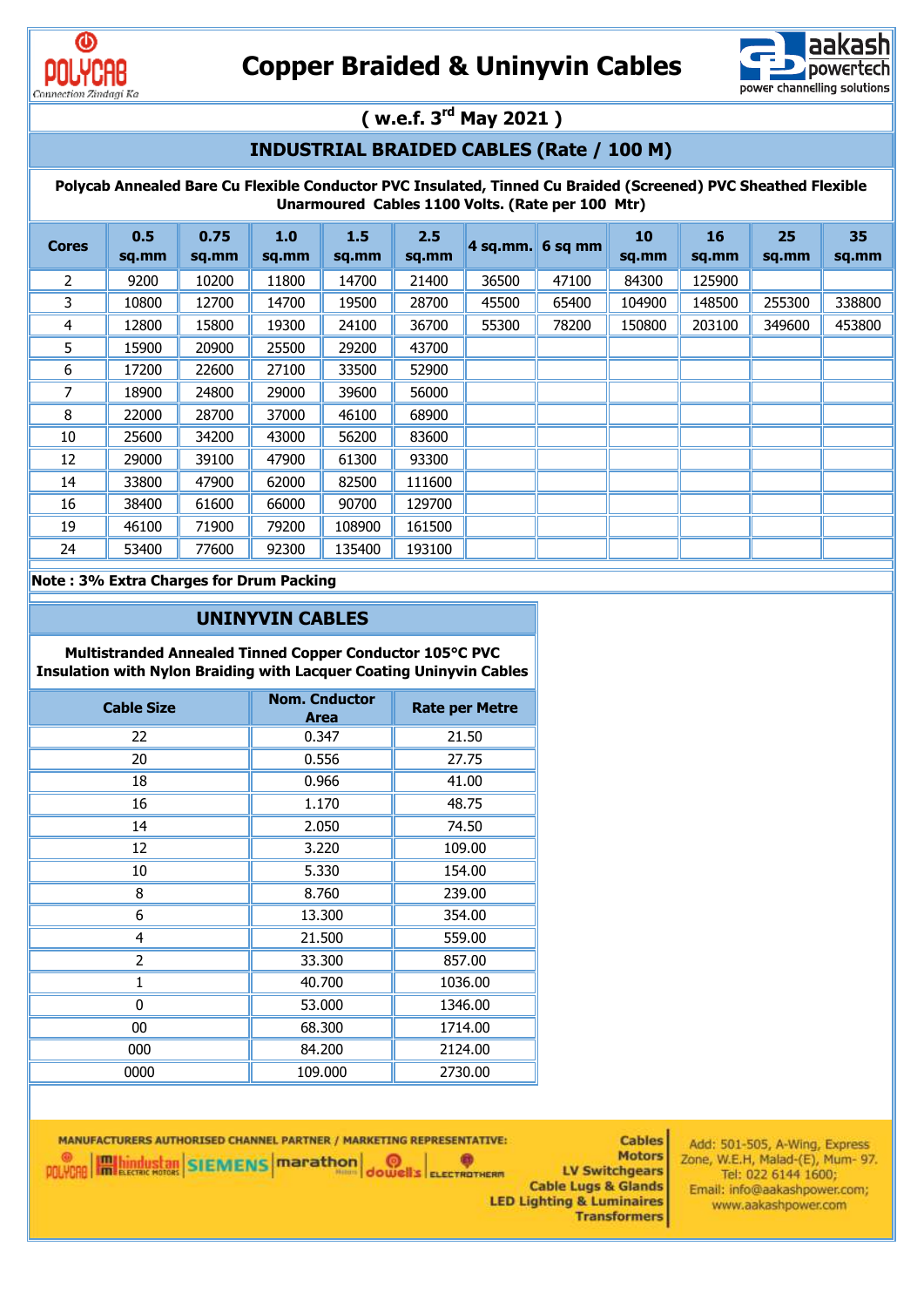



**( w.e.f. 3rd May 2021 )**

## **MULTICORE STEEL BRAIDED CABLES (Rate / 100 M)**

**"POLYCAB" Flex Bare Copper Condutor,PVC Insulated, Cores Laid Up Together PVC Inner Sheathed, GI Wire Braided (Flexible Armouring), Overall PVC Sheathed Steel Braided Cables.**

| <b>Cores</b>   | 0.5 Sq.mm. | 0.75<br>Sq.mm. | 1.0 Sq.mm. | 1.5 Sq.mm. 2.5 Sq.mm. |           | 4 sq.mm   | 6 sq.mm   |
|----------------|------------|----------------|------------|-----------------------|-----------|-----------|-----------|
| 2              | 9500       | 11300          | 12500      | 15700                 | 22400     | 32100     | 43900     |
| 3              | 11300      | 13900          | 16100      | 20000                 | 29400     | 43300     | 60900     |
| $\overline{4}$ | 13500      | 16600          | 19500      | 25600                 | 37300     | 55400     | 78500     |
| 5              | 15700      | 19800          | 23500      | 30500                 | 45200     |           |           |
| 6              | 17900      | 22900          | 27100      | 35100                 | 52900     |           |           |
| 7              | 19300      | 25300          | 29900      | 38800                 | 59400     |           |           |
| 8              | 22000      | 28400          | 33600      | 44900                 | 67800     |           |           |
| 10             | 26300      | 34500          | 41300      | 54700                 | 83800     |           |           |
| 12             | 30300      | 39900          | 47500      | 63900                 | 98300     |           |           |
| 14             | 34500      | 45200          | 54000      | 73200                 | 113100    |           |           |
| 16             | 38300      | 50900          | 61200      | 82300                 | 128300    |           |           |
| 19             | 43700      | 58700          | 71300      | 96500                 | 150200    |           |           |
| 24             | 56200      | 74500          | 89100      | 120600                | 187900    |           |           |
|                |            |                |            |                       |           |           |           |
| <b>Cores</b>   | 10.Sq.mm.  | 16.Sq.mm.      | 25.Sq.mm.  | 35.Sq.mm.             | 50.Sq.mm. | 70.Sq.mm. | 95.Sq.mm. |
| $\overline{2}$ | 71200      | 105700         | 160200     | 217900                | 308700    | 423200    | 564300    |
| 3              | 99400      | 149400         | 228600     | 311800                | 442600    | 610200    | 816400    |
| 4              | 129500     | 195500         | 301200     | 410900                | 583600    | 805200    | 1078100   |

## **POLYCAB INDUSTRIAL SPEAKER WIRES**

| Speaker Wires (Oxygen Free) (Rate per 90 mtr) |                                                                                                                           |       |      |             |      |             |      |  |  |
|-----------------------------------------------|---------------------------------------------------------------------------------------------------------------------------|-------|------|-------------|------|-------------|------|--|--|
| <b>Size</b>                                   | <b>Price Per</b><br><b>Size</b><br><b>Price Per</b><br><b>Size</b><br><b>Price Per</b><br><b>Price Per</b><br><b>Size</b> |       |      |             |      |             |      |  |  |
| 23/36                                         | 2090                                                                                                                      | 23/38 | 1635 | $0.5$ Sq.mm | 1985 | $1.5$ Sq.mm | 5180 |  |  |
| 40/36                                         | 3315                                                                                                                      | 40/38 | 2540 | 0.75 Sq.mm  | 2885 | 2 Sq.mm     | 7995 |  |  |
| 70/36                                         | 5740                                                                                                                      | 70/38 | 4010 | 1 Sq.mm     | 3570 | $2.5$ Sq.mm | 8240 |  |  |
|                                               | Nato : 20/- Evter Charges for Drum Daeking                                                                                |       |      |             |      |             |      |  |  |

**OOUVERS** ELECTROTHERM

**Note : 3% Extra Charges for Drum Packing**

MANUFACTURERS AUTHORISED CHANNEL PARTNER / MARKETING REPRESENTATIVE: **POLYCAR HIM LICANS (MARKET MARKET DE LA CONTRACTE)** 

**Cables Motors LV Switchgears Cable Lugs & Glands LED Lighting & Luminaires Transformers** 

Add: 501-505, A-Wing, Express Zone, W.E.H, Malad-(E), Mum- 97. Tel: 022 6144 1600; Email: info@aakashpower.com; www.aakashpower.com